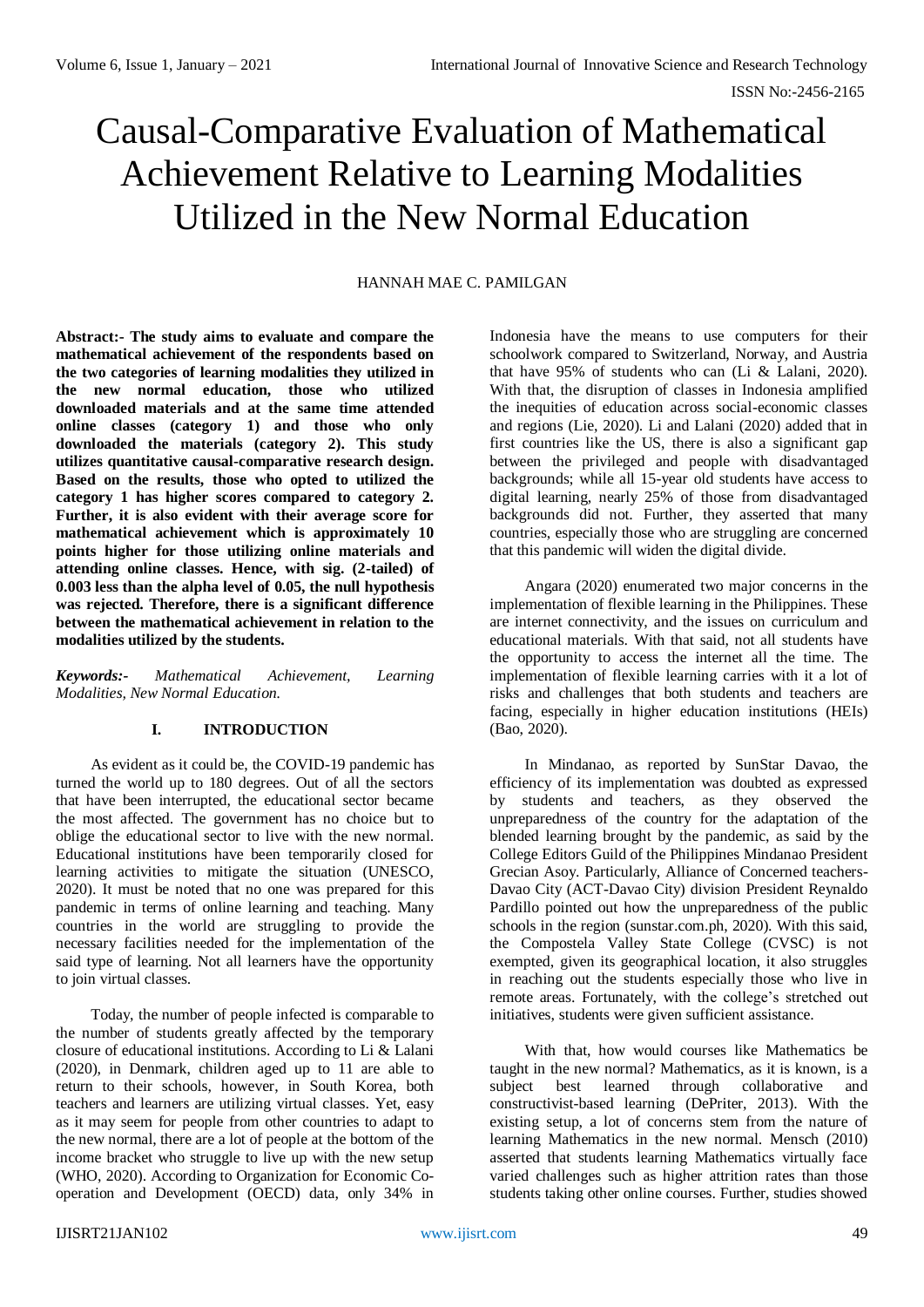that student isolation and anxiety in the online classroom are potential concerns as well (Bird &Morgan, 2003; Conrad, 2002; Mayes 2011; DePriter, 2013).

Hence, this study would like to evaluate how would this new setup impacted the mathematical achievements of the students as face-to-face interaction is prohibited and choosing of modalities are in their hands. Nevertheless, this study aims to compare and evaluate the mathematical achievement of students as to their chosen learning modalities. The respondents will be divided into two, those who are utilizing modules and other instructional materials at the same time attending virtual classes and those who are only using downloaded modules and other instructional materials posted on various online platforms.

# **II. FRAMEWORK**

This study is viewed from Charles Wedemeyer's Theory of Independent Study (1981), which is rooted in the idea of learners' freedom. Moore (2012) explained that independent study holds various forms of teaching-learning arrangements. Teachers and learners should carry out their essential tasks and responsibilities apart from one another, communicate in a variety of ways, free internal learners from inappropriate class pacing or patterns, or provide external learners the opportunity to continue learning in their environments, develop in all learners the capacity to carry on self-directed learning – the ultimate maturity required of the educated person. He added that it allows learners to enjoy a certain degree of freedom as to the selfpaced learning experience. In addition, Moore (1994) emphasized from his European Theory of Independent Study that since there is a gap between teachers and students, students must accept a high degree of responsibility in their learning. Here, students have their autonomy and need little help from their teacher.

With the Equivalency Theory of Simonson (1995), he identified that learners should have learning experiences that are best suited to them under the environment that they have. In any form of learning environment, students should be provided with equal opportunity to have a quality learning experience. With this, in the 1960s, Otto Peter's (1971) theory of industrialization viewed the field of distance education as an industrialized form of teaching and learning. With the concept of industrialized, open, and unconventional learning it will change the practice of education (Keegan, 1986).

Hence, with all the means, platforms, and supplementary learning materials provided by the teachers. learning can now be accessed everywhere, not only in the traditional classroom. Learners now have the autonomy and responsibility as to their learning process. Whether which learning modalities they will utilize, the important thing is that they will strive for knowledge in order to enhance their performance with the guidance of their teacher.

## **III. METHODOLOGY**

# *Research Design*

This quantitative study used a causal-comparative research design in which the researcher sought to identify if there is a difference in the mathematical achievement of the students in relation to the learning modalities utilized. The independent variable is defined as the varied learning modalities utilized by the respondents, namely, downloaded online materials-joining online classes and downloaded learning materials.

The dependent variable is defined as the mathematical achievement of the respondents. This design is appropriate as cited by York  $(2017)$  in his study, "Causal-comparative research is a type of non-experimental investigation in which researchers seek to identify cause and-effect relationships by forming groups of individuals in whom the independent variable is present or absent… and then determining whether the groups differ on the dependent variable" (Gall, Gall and Borg, 2007; p. 306).

# *Respondents of the Study*

This study was conducted in a class of first year students attending Compostela Valley State College – Main Campus and were enrolled in the course Mathematics in the Modern World. Specifically, the focus was on one section only. The respondents were chosen using stratified sampling. Stratified sampling involves dividing the population into subpopulation which differs in significant ways (McCombes, 2019). In this study, the researcher divided the population into two categories according to the learning modality utilized. Category 1 were those who utilized downloaded materials at the same time attended online classes and category 2 were those who only downloaded the learning materials. There is only a limitation on the number of respondents, since only one section was chosen and there were only 40 of them, only 30 students agreed to be the respondents of the study. In categorizing them based on their chosen modality, only 15 respondents were in category 1 and 15 respondents in category 2.

For the inclusion criteria of the respondents, first, they must have utilized the main two learning modalities of learning, namely, downloaded online materials-joining online classes and downloaded learning materials only. Second and lastly, they must be enrolled in Mathematics in the Modern World as this is a general education which their mathematical achievement will be measured.

For the exclusion criteria of respondents, first, they must not have enrolled in Mathematics in the Modern World previously since interaction must be with students who have not encountered the subject yet for richer information exchange. Second, students attending Compostela Valley State College Montevista, New Bataan or Maragusan Campuses or Laak Extension Class were excluded to focus on the Main Campus alone since it is the only convenient respondents for the researcher given the present situation.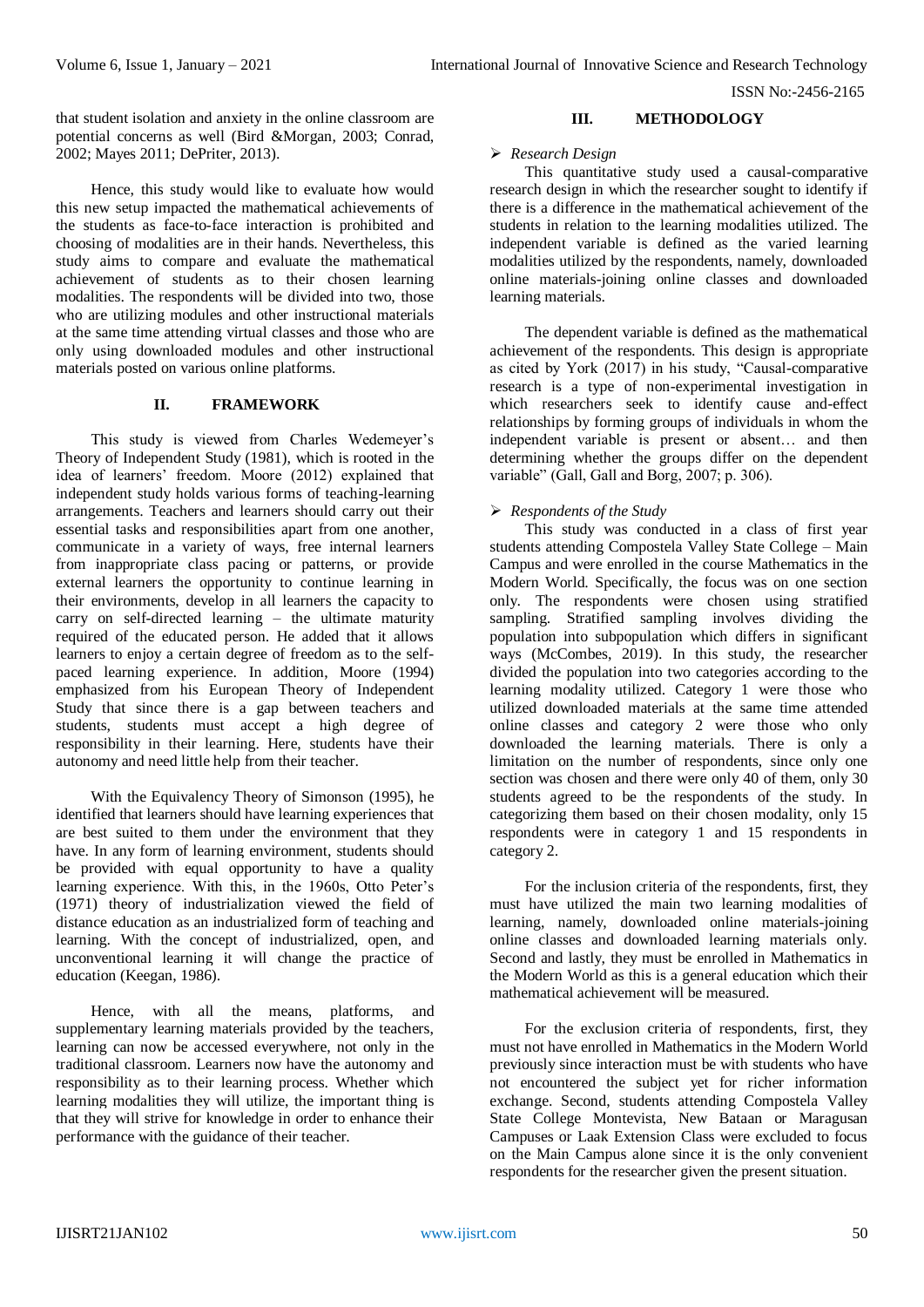#### *Research Environment*

The locale of this study was in Compostela Valley State College – Main Campus which is located in Compostela, Davao de Oro. Due to the present situation brought by the COVID-19 pandemic, the researcher worked from home and the conduct of the study was done online. Communication between the researcher and respondents was done through various online platforms such as google forms, Facebook messenger, and email.

#### *Research Instrument*

The key variables in this study is measured by researcher-made questionnaires. The research instrument was composed of two major parts. The first part dealt with questions on learning modalities, the data were gathered using self-assessment questionnaire while the second part dealt with the mathematical achievement of the respondents, researcher-made questionnaires were utilized.

| Range                           | <b>Scale</b>             | Interpretation                                                             |  |  |  |
|---------------------------------|--------------------------|----------------------------------------------------------------------------|--|--|--|
| $4.50 - 5.00$                   | <b>Strongly Agree</b>    | This means that the condition embodied in the item is always observed.     |  |  |  |
| $3.50 - 4.49$                   | Agree                    | This means that the condition embodied in the item is oftentimes observed. |  |  |  |
| $2.50 - 3.49$                   | Moderately Agree         | This means that the condition embodied in the item is somewhat observed.   |  |  |  |
| $1.50 - 2.49$                   | Disagree                 | This means that the condition embodied in the item is slightly observed.   |  |  |  |
| $1.00 - 1.49$                   | <b>Strongly Disagree</b> | This means that the condition embodied in the item is not observed.        |  |  |  |
| Table 1 Scale of interpretation |                          |                                                                            |  |  |  |

**Table 1.** Scale of interpretation

## *Learning Modalities***.**

It refers to the modalities utilized by the respondents. It has two indicators, those who utilize downloaded online materials at the same time participating in online classes and those who only utilize downloaded online materials. Researcher-made self-assessment questionnaire was used. It utilized Likert scale measurement with one as the lowest and five as the highest. The questionnaire has two parts. Part I is for those who utilize downloaded online materials at the same time participating in online classes and the second part are those who only utilize downloaded online materials.

## *Mathematical Achievements.*

The respondents' mathematical achievement was assessed using a researcher-made test based on the module 3 of the course pack which is the last part of midterm. In this study, respondents answered a 20-item questionnaire.

## *Data Gathering Procedure*

The researcher observed the following steps in gathering the data to serve the purpose of this academic journey: the researcher had questionnaire validated by an external validator and conducted through pilot testing online. The pilot testing result was sent to the statistician who measured the questionnaire's validity and reliability.

Afterwards, a letter asking for permission to conduct the study was written to the College President, a letter asking for permission to gather data regarding the involved section undergoing the course, Mathematics in the Modern World, was written to the College Dean, and a consent form was secured from the participants.

After obtaining the necessary documents, the study was introduced to the respondents and explained the research tool and its purpose. The study was conducted for one (1) month which commenced on November 10, 2020 until December 10, 2020. For the first week, pre-assessment was conducted before the start of discussions of the module. For the rest of the weeks, classes were conducted. Afterwards, for the last week, after the last session of the module, post-assessment was done in a form of a long quiz. After, proving the reliability of the test items, summative test was done. Finally, upon retrieving the questionnaires online, the researcher downloaded all responses from the google forms and tallied their scores in a spreadsheet and submitted statistical analysis.

The results were analyzed and interpreted according to the research objectives. With the results, conclusions were drawn and recommendations were formulated based on the study's findings.

## *Data Analysis*

The data gathered was analyzed and interpreted using descriptive and inferential statistics. The researcher primarily employed SPSS (Statistical Package for the Social Sciences) tool for the analysis of data. Through the usage of this statistical system, different methods in analyzing data was retrieved. Particularly, in deriving the statistical data, mean and t-test was used.

According to Kim (2015), t-test is a type of statistical test that is used to compare the means of two groups. It tells you how significant the differences between groups are. In other words, it lets you know if those differences (measured in means) could have happened by chance (statisticshowto.com, 2020). The researcher utilized this type of statistical treatment in order to identify the difference between the mathematical achievement of students as to the modalities they utilized. Further, the mean was used to evaluate the level of perception of the respondents with regards to the learning modalities they utilized.

#### **IV. RESULTS AND DISCUSSION**

Below shows the table on the level of perception of the respondents utilizing the first category which is the utilization of online materials and attendance to online classes. From the table below, questions 1-6 has the mean ranging from 3.50-4.49 in which based from the scale of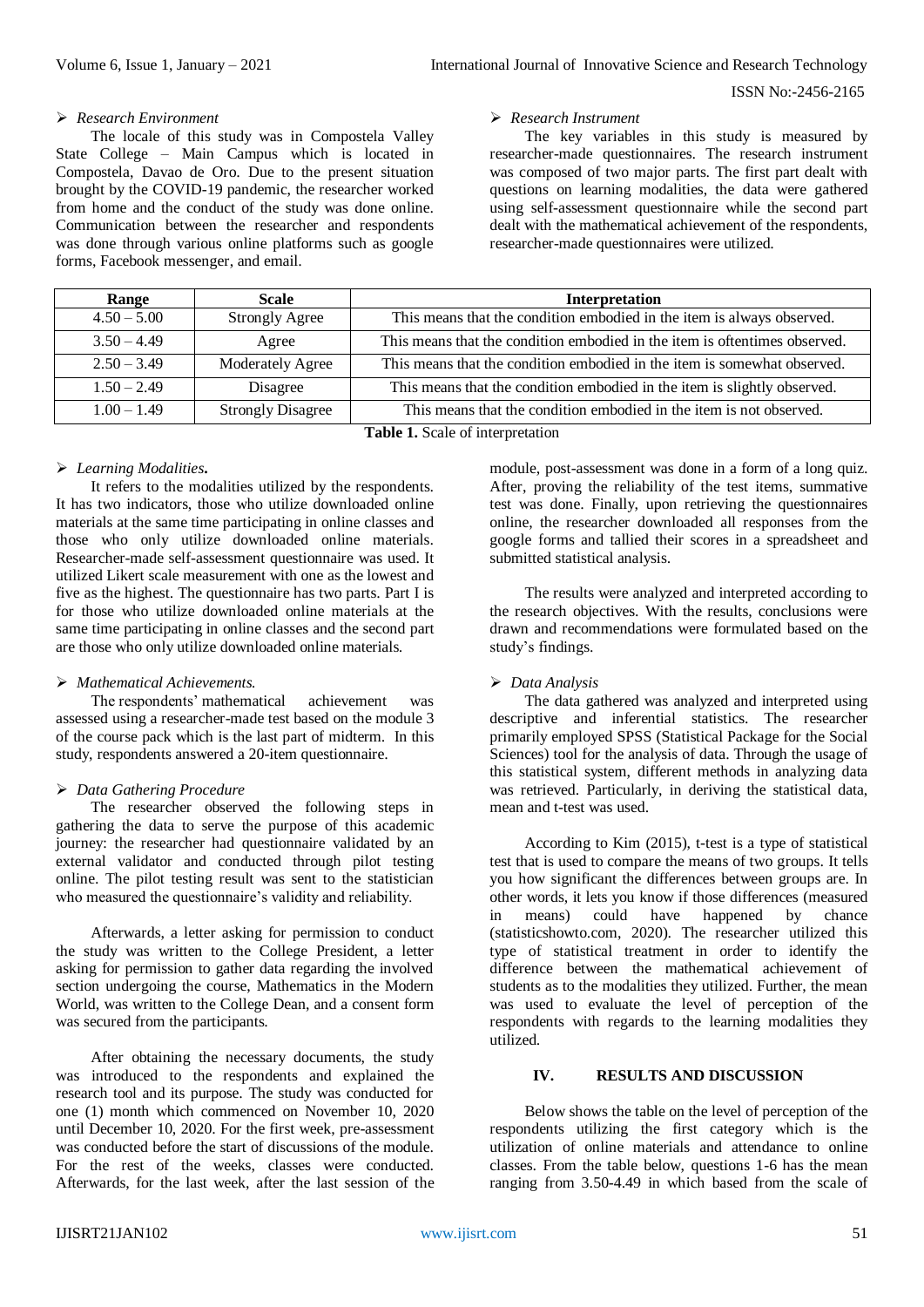interpretation in table 1 shows that the condition embodied in the items are oftentimes observed (agree). For question 7, it falls in the interval 2.503.49 in which it means that the condition embodied in the item is somewhat observed

(moderately agree). The overall mean of 3.790 means that the conditions embodied in the items are oftentimes observed.

| <b>DOWNLOADED ONLINE MATERIALS AND ATTENDED ONLINE</b>                               |       | Std.             |                         |
|--------------------------------------------------------------------------------------|-------|------------------|-------------------------|
| <b>CLASSES</b><br>(Category 1)                                                       | Mean  | <b>Deviation</b> | <b>Description</b>      |
| 1. I found the materials useful and free from errors.                                | 3.733 | 0.573            | Agree                   |
| 2. Both the materials and my attendance in the online classes improved my            |       |                  | Agree                   |
| performance in the course.                                                           | 3.867 | 0.718            |                         |
| 3. The combination of both modalities improved my acquisition of mathematical        |       |                  | Agree                   |
| skills.                                                                              | 3.733 | 0.680            |                         |
| 4. The combination of both modalities enhanced my effectiveness in solving           |       |                  | Agree                   |
| problems.                                                                            | 3.933 | 0.680            |                         |
| 5. The presentations of my instructor were clear and sequential.                     | 4.333 | 0.471            | Agree                   |
| 6. The flow of the discussions was smooth because there were no class interruptions  |       |                  | Agree                   |
| directly related to unstable internet connection.                                    | 3.600 | 0.800            |                         |
| 7. The discussions were interactive and comparable to that of a face-to-face set-up. | 3.333 | 0.699            | <b>Moderately Agree</b> |
|                                                                                      | 3.790 |                  | Agree                   |

Table 2. Level of perception of students utilizing both online materials and online classes

On the other hand, the table below shows the level of perception of the respondents utilizing the second category which is the utilization of downloaded materials only. From the table below, question 1 has a mean belonging to the interval of 3.50-4.49 in which from the scale of interpretations means that the condition embodied in the item is oftentimes observed (agree). For questions 2-5, their mean belongs to the interval of 2.50-3.49 which means that the condition embodied in the item is somewhat observed (moderately agree). Judging from the overall mean of 3.307, the conditions embodied in the items are somewhat observed.

| DOWNLOADED ONLINE MATERIALS                                                                    |       | Std.      |             |
|------------------------------------------------------------------------------------------------|-------|-----------|-------------|
| <b>ONLY</b> (Category 2)                                                                       | Mean  | Deviation | Description |
| 1. I found the materials useful and free from errors.                                          | 3.600 | 0.800     | Agree       |
| 2. The materials were sufficient and could stand alone even without the guidance of the        |       |           | Moderately  |
| instructor.                                                                                    | 2.867 | 0.884     | Agree       |
| 3. The materials supported me as a selfpaced learner.                                          |       |           | Moderately  |
|                                                                                                | 3.400 | 0.879     | Agree       |
| 4. The materials were interactive and interesting.                                             |       |           | Moderately  |
|                                                                                                | 3.333 | 0.699     | Agree       |
| 5. The materials contained all the elements that I need in understanding the lessons for me to |       |           | Moderately  |
| answer all the activities/exercises given.                                                     | 3.333 | 0.869     | Agree       |
|                                                                                                |       |           | Moderately  |
|                                                                                                | 3.307 |           | Agree       |

Table 3. Level of perception of students utilizing downloaded materials only

As to the mean of the respondents' mathematical achievement per category, the following table shows the mean of both categories in the learning modalities utilized. Category 1 is for online materials and attendance to online classes while Category 2 is for downloaded materials only. The mean for category 1 is 36.53 and for category 2 is 26.93.

|        | Category | N | <b>Mean</b> | <b>Std. Deviation</b> | <b>Std. Error Mean</b> |
|--------|----------|---|-------------|-----------------------|------------------------|
| Scores |          |   | 36.5333     | 2.32584               | .60053                 |
|        |          |   | 26.9333     | 11.18332              | 2.88752                |

Table 4. Statistics of both categories of learning modalities

As we can see above in table 4, the average score of mathematical achievement of the respondents is approximately 10 points higher for those utilizing online materials and attending online classes. Hence, those who utilized and downloaded online materials at the same time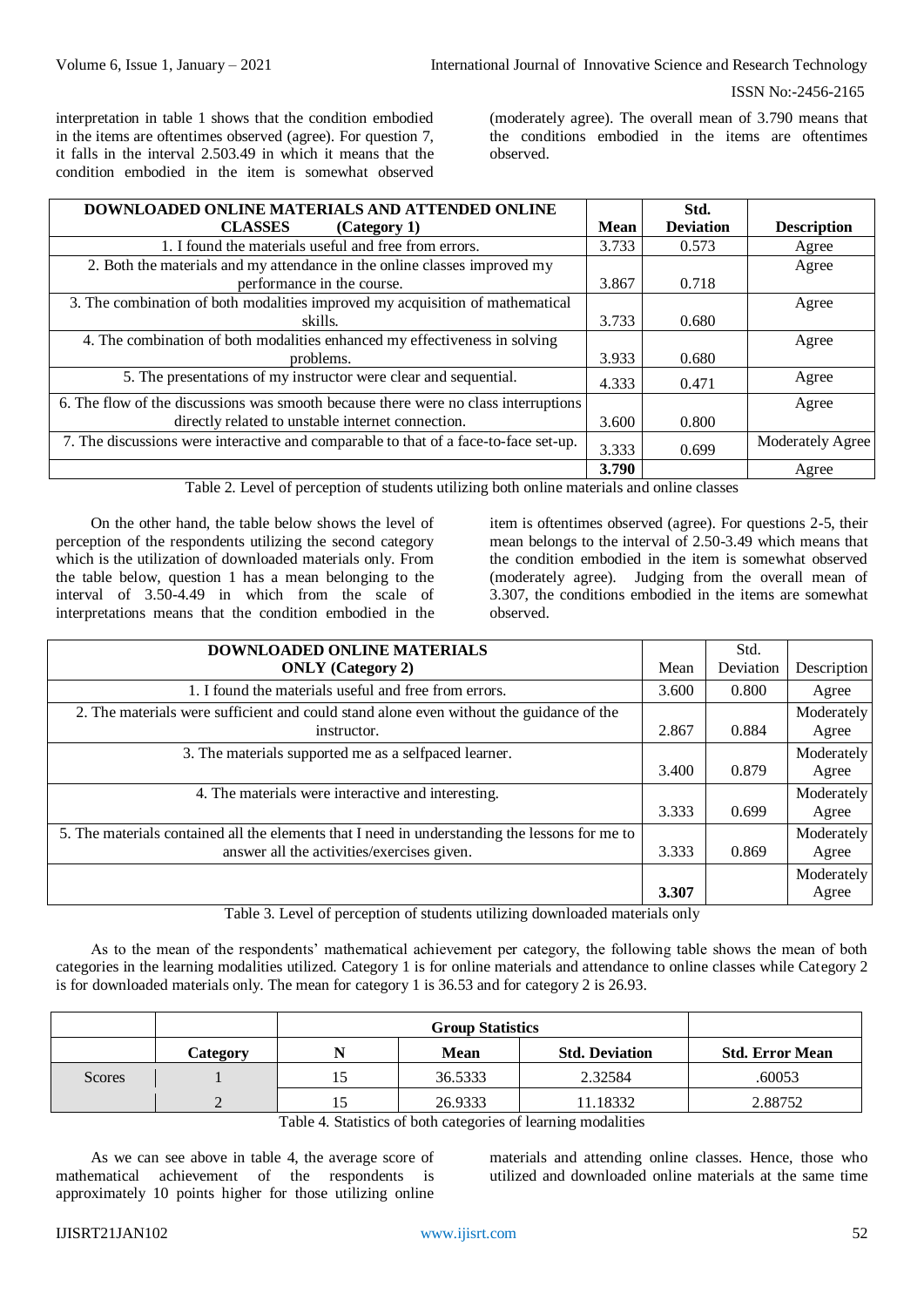attended online classes had higher scores than those who only downloaded the learning materials.

Now let us see if this difference is large enough to reach statistical significance. The group means are statistically significantly different because in the *"Sig.(2 tailed)*" row it has values less than the alpha level of 0.05, hence, the null hypothesis which asserts that there is no significant difference between the mathematical achievement in relation to the modalities utilized by the students is rejected. In other words, the difference between the means in the two average scores of mathematical achievements of the respondents relative to which learning modality they utilized is extreme enough that it is unlikely to have occurred merely due to chance, therefore, it is a real difference.

|               | <b>Independent Samples Test</b> |                                                          |                              |       |        |                   |         |                                                   |         |                                                        |
|---------------|---------------------------------|----------------------------------------------------------|------------------------------|-------|--------|-------------------|---------|---------------------------------------------------|---------|--------------------------------------------------------|
|               |                                 | <b>Levene's Test for</b><br><b>Equality of Variances</b> | t-test for Equality of Means |       |        |                   |         |                                                   |         |                                                        |
|               |                                 |                                                          |                              |       |        |                   |         |                                                   |         | 95% Confidence<br>Interval of the<br><b>Difference</b> |
|               |                                 | F                                                        | Sig.                         | t     | Df     | Sig.<br>(2tailed) | Mean    | <b>Std. Error</b><br><b>Difference Difference</b> | Lower   | <b>Upper</b>                                           |
| <b>Scores</b> | Equal variances<br>assumed      | 21.452                                                   | .000                         | 3.255 | 28     | .003              | 9.60000 | 2.94931                                           | 3.55862 | 15.64138                                               |
|               | Equal variances<br>not assumed  |                                                          |                              | 3.255 | 15.209 | .005              | 9.60000 | 2.94931                                           | 3.32121 | 15.87879                                               |

Table 5. Independent Samples Test

Modular approach may help students to have ample time in answering the questions given and might give them the chance to come up with better solutions given the sufficient thinking time than on the spot participation in a classroom setting (Sadiq & Zamir, 2014). However, the findings in this study was clearly supported by the studies done in the US Department of Education which revealed that "students in online conditions performed modestly better, on average, than those learning the same material through traditional face-to-face instruction". Further, they reported that blended instruction such as the combination of online and face-to-face elements had a larger advantage than purely online or offline alone (Means, Toyama, Murphy, Bakia& Jones, 2009).

# **V. CONCLUSIONS**

The study evaluated the mathematical achievement of the respondents and compared it to the achievements of the respondents with the respective learning modality they belong to. Categories were made comprising those who utilized online classes and downloaded materials (category 1) and those who only utilized downloaded materials (category 2) throughout the sessions in Module 3 of the course Mathematics in the Modern World. Quantitative Causal-comparison was used in this approach anchored to the theories of independent study by Wedemeyer and Moore as well as the Equivalency Theory of Simonson. The research questions of this study were aimed towards determining the significant difference in the mathematical achievement of students utilizing downloaded online materials- attendance in online classes and downloaded learning materials.

Based on the results, those who utilized downloaded materials and at the same time attended online classes, they agreed that the learning materials were useful, free from errors, improved their performance, and aided in better acquisition of learning. This was supported by Zhang (2005) as mentioned by Kemp (2020) in his study that "online learning results in greater student performance and satisfaction…". However, the respondents moderately agreed on the comparison on the level of interaction between the current and face to face setup. Kemp (2020) also presented that there is slightly higher student achievement in those who interact with face-to-face groups (Zacharis, 2010).

On the other hand, there are those who only utilized downloaded online materials since it was difficult for them to access the internet for the online classes. On how they viewed the learning materials given to them, they agreed that the learning materials were useful and free from errors. However, they only moderately agreed that the materials were sufficient to help them as a self-paced learner.

Based on the difference of the mean of the scores of the respondents, those who downloaded materials and at the same time attended online classes had higher scores compared to those who only downloaded the learning materials.

With sig. (2-tailed) of 0.003 less than the alpha level of 0.05, the null hypothesis was rejected. Therefore, there is a significant difference between the mathematical achievement in relation to the modalities utilized by the students.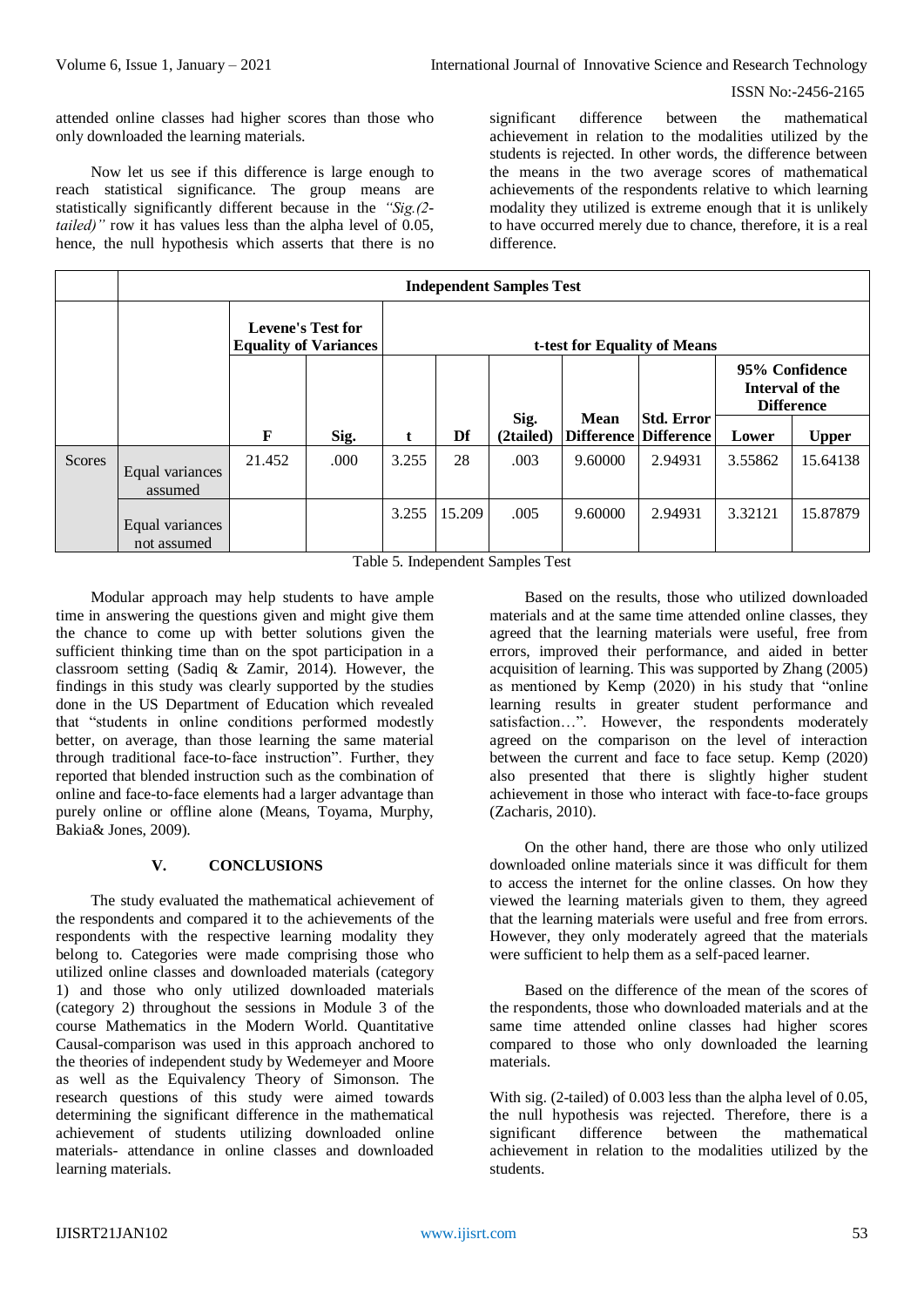#### **REFERENCES**

- [1]. Bao, W. (2020). COVID‐19 and online teaching in higher education: A case studyof Peking University. Human Behavior and Emerging Technologie
- [2]. Bao, W. (2020). COVID‐19 and online teaching in higher education: A case study of Peking University. Human Behavior and Emerging Technologies. https://doi.org/10.1002/hbe2.191
- [3]. Bersin J. (2004). The blended learning book: Best practices, proven methodologies, and lessons learned. San Francisco: Pfeiffer Publishing.
- [4]. Bird, J., & Morgan, C. (2003). Adults contemplating university study at a distance: Issues, themes and concerns. International Review of Research in Open and Distance Learning, 4(1). Retrieved from http://www.irrodl.org/index.php/irrodl/article/view/13 0/210
- [5]. Capuno, R., Necesario, R., Etcuban, J. O., Espina, R., Padillo, G., & Manguilimotan, R. (2019). Attitudes, Study Habits, and Academic Performance of Junior High School Students in Mathematics. InternationalElectronic Journal of Mathematics<br>Education. 14(3). 547-561. Education,  $14(3)$ , https://doi.org/10.29333/iejme/5768
- [6]. Cerbito, A. (2020). Comparative Analysis of Mathematics Proficiency and Attitudes Toward Mathematics of Senior High School Student; InternationalJournal of Scientific and Research Publications (IJSRP) 10(05) (ISSN: 2250-3153), DOI: http://dx.doi.org/10.29322/IJSRP.10.05.2020.p101

 $25$ 

- [7]. Conrad, D. L. (2002). Engagement, excitement, anxiety, and fear: Learners' experiences of starting an online course. The American Journal of Distance Education, 16, 205- 226. doi: 10.1207/S15389286AJDE16014\_2
- [8]. Current Research on Learning Mathematics. (2008).Mathematics. http://www.learnalberta.ca/content/mewa/html/researc h/index.html#:~:text=Mathematical%20proficiency%2 0is%20key%20in,of%20concepts%2C%20operations %20and%20relations.
- [9]. DePriter, T. (2013). An Investigation of Teaching Strategy in the Distance Learning mathematics Classroom. *The Journal of Educators Online, 10(2),*1- 20.https//doi.org/10.9743/jeo.2013.2.4.
- [10]. Gall, M. D., Gall, J. P., & Borg, W. R. (2007). Educational research, an introduction (Eighth ed.). Boston: Pearson.
- [11]. Garg, P. (2017). Mathematics Proficiency: Meaning and Importance. LinkedIn. https://www.linkedin.com/pulse/mathematicsproficiency-priya-garg
- [12]. Glen, S .(n.d.). "T Test (Student's T-Test):Definition and Examples". StatisticsHowTo.com:Elementary Tatistics for the rest of us!. https://www.statisticshowto.com/probability-andstatistics/t-test/
- [13]. Keegan, D. (1986). The foundations of distance education. London: Croom Helm.
- [14]. Kemp, N. (2020). University students' perceived effort and learning in face-to-face and online classes. *Journal of Applied Learning and Teaching*, vol. 3, no.1, pp. 69-77. Doi:10.37074/jalt.2020.3.s1.14.
- [15]. Kim T. K. (2015). T test as a parametric statistic. *Korean journal of anesthesiology*, *68*(6), 540 546. https://doi.org/10.4097/kjae.2015.68.6.540
- [16]. Learning Modalities. (n.d.). ICCB.Org. Retrieved October 21, 2020, from https://www.iccb.org/iccb/wpcontent/pdfs/adulted/tdl\_ bridge\_curriculum/tdl postsec\_ed/C2\_TDL\_Post-Sec\_Ed\_Resources.pdf
- [17]. Llemit, R. L. (2020, August). *DepEd-Davao ready for class opening*. SunStar Davao. https://www.sunstar.com.ph/article/1872345/Davao/Lo cal-News/DepEd-Davao-ready-for-class-opening
- [18]. Li, C., & Lalani, F. (2020, April 29). The Rise of Online learning during the COVID-19 Pandemic. World Economic Forum. https://www.weforum.org/agenda/2020/04/coronavirus -education-global-covid19-online-digital-learning/
- [19]. Lie, A. (2020, June 20). *The Jakarta Post*. www.Thejakartapost.Com. https://www.thejakartapost.com/academia/2020/06/20/ the-new-normal-in-education.html
- [20]. Mayes, R. (2011). Themes and strategies for transformative online instruction: A review of literature and practice. The Quarterly Review of Distance Education, 12, 151 - 166.
- [21]. McCombes, S. (2019). An introduction to sampling methods. *Scribbr*. https://www.scribbr.com/methodology/samplingmethods/
- [22]. Means, B., Toyama, Y., Murphy, R., Bakia, M., & Jones, K. (2009). Evaluation of evidence-based practices in online learning: A meta-analysis and review of online learning studies. U.S. Department of Education Office of Planning,Evaluation, and Policy Development Policy and Program Studies Service Center for Technology in Learning. https://www2.ed.gov/rschstat/eval/tech/evidencebased-practices/ finalreport.pdf
- [23]. Mensch, S. (2010). Issues in offering numeric based courses in an online environment. Journal of Instructional Pedagogies, 3. Retrieved from http://www.aabri.com/manuscripts/09405.pdf
- [24]. Moore, M.G. (2012). Handbook of Distance Education: Second Edition. Routledge.
- [25]. Otto,P.(1971).http://members.aect.org/edtech/ed1/13/1 303.html#:~:text=Otto%20Peter's%20(1971)%20work %20on,form%20of%20teaching%20and%20le arning.&text=It%20is%20this%20concept%20of,c hange%20the%20practice%20of%20education.
- [26]. Peteros, E., Columna, D., Etcuban, J. O., Almerino Jr, P., & Almerino, J. G. (2019). Attitude and Academic Achievement of High School Students in Mathematics Under the Conditional Cash Transfer Program. International Electronic Journal of Mathematics